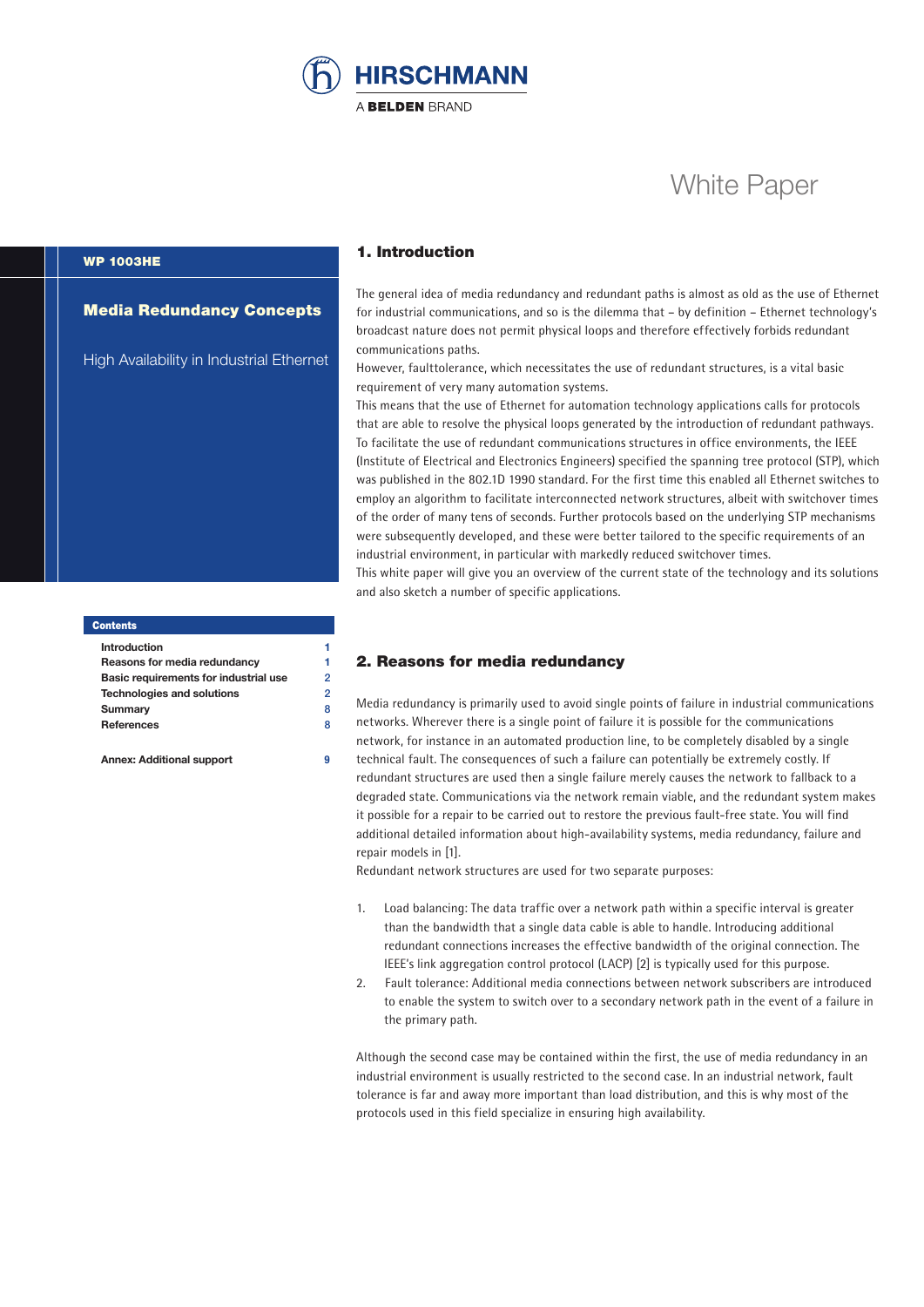

High availability is a crucial requirement for all automation systems, whether in manufacturing, processing or substation automation applications.

Component failure, which can never be entirely ruled out, needs to be dealt with in such a way as to minimize its impact on the system as a whole.

# 3. Basic requirements for industrial use

One fundamental requirement for any Ethernet network is the avoidance of loops. There must at all times be exactly one path between a message source and the corresponding sink. Any loops will result in data packets that circulate endlessly and eventually overload the network, which is why Ethernet does not permit alternative active paths to its devices. But media redundancy needs these alternative paths. Resolving this conflict calls for a protocol to monitor the redundancy. Such a protocol must guarantee that, at any one time, there is only a single logical path to each device, even if there are a number of physical pathways. The protocol achieves this by making sure that only one of the possible pathways is active at any one time and all the others are in standby mode.

The solution, which was realized for the first time with STP, depends on monitoring the links, detecting interruptions in communications and switching to an alternative path as soon as a failure is detected. Note that this principle means that communications will be interrupted for a certain time, because the failure first needs to be detected before the network can be switched over to the alternative path and communications are restored.

Depending on the complexity of the network, the duration of such interruptions may be difficult to predict.

The following fundamental requirements apply to media redundancy protocols in an industrial environment:

- 1. Switchover-time determinism: in the event of a failure, the time the protocol needs to switch from the primary logical path to a secondary alternative path and to restore communications must be predictable.
- 2. Installation requirements: If using the protocol and/or complying with required switchover times impose any constraints on the installation, for example the physical topology or the maximum number of useable network switches, then these must be clearly specified.
- 3. The protocol must be based on a standardized method. This is the only way of guaranteeing transparency, compatibility and hence security of investment.

The first requirement is absolutely essential for the use of automation technology or related applications. A media redundancy protocol can be used only where reliable and calculable figures are available to specify the absolute worst-case upper limit for network switchover time in the event of a failure. This is the only way of ensuring that the network will fulfill the requirements of the application that is using it as a transmission medium: If the media redundancy protocol can switch over fast enough to enable the protocol traffic and application to continue operating without

impairment, then its redundancy mechanism is transparent to the application functionality and the timing requirements are fulfilled.

# 4. Technologies and solutions

#### **4.1 RSTP/MSTP – Rapid/Multiple Spanning Tree Protocol**

### **4.1.1 RSTP/MSTP overview**

Over the last few years the spanning tree protocol mentioned earlier has been largely superseded by the rapid spanning tree protocol, RSTP. This is an optimized version of STP that was definitively described in the IEEE 802.1D 2004 standard [3]. RSTP implementations operate in a variety of topologies, support a higher number of switches and achieve improved switchover times of the order of about one second. However, RSTP still does not guarantee deterministic failure behavior. Reaction times depend on the location in the network where the failure occurs, and also on the approach taken by the individual implementation. For this reason there have been a number of attempts to optimize RSTP by restricting it to ring topologies and using fixed predefined parameters. To date, these optimizations have made it possible to demonstrate switchover times of the order of 100 ms or less (see 4.1.2). The rapid spanning tree protocol, as its name implies, creates a tree structure from the connections between the Ethernet switches and disables all those paths that are not a part of the active tree.

This results in exactly one active path between any two devices. This protocol uses what are called bridge protocol data units (BPDUs) to communicate between the switches. One root bridge is defined as the root of the tree, and the optimal network paths are determined from there. If the network is changed in any way, for instance by the failure of a physical connection, this is reported to the network by means of topology change notification BPDUs. The response to this is to recalculate the tree, activate the appropriate alternative paths and thus restore communications.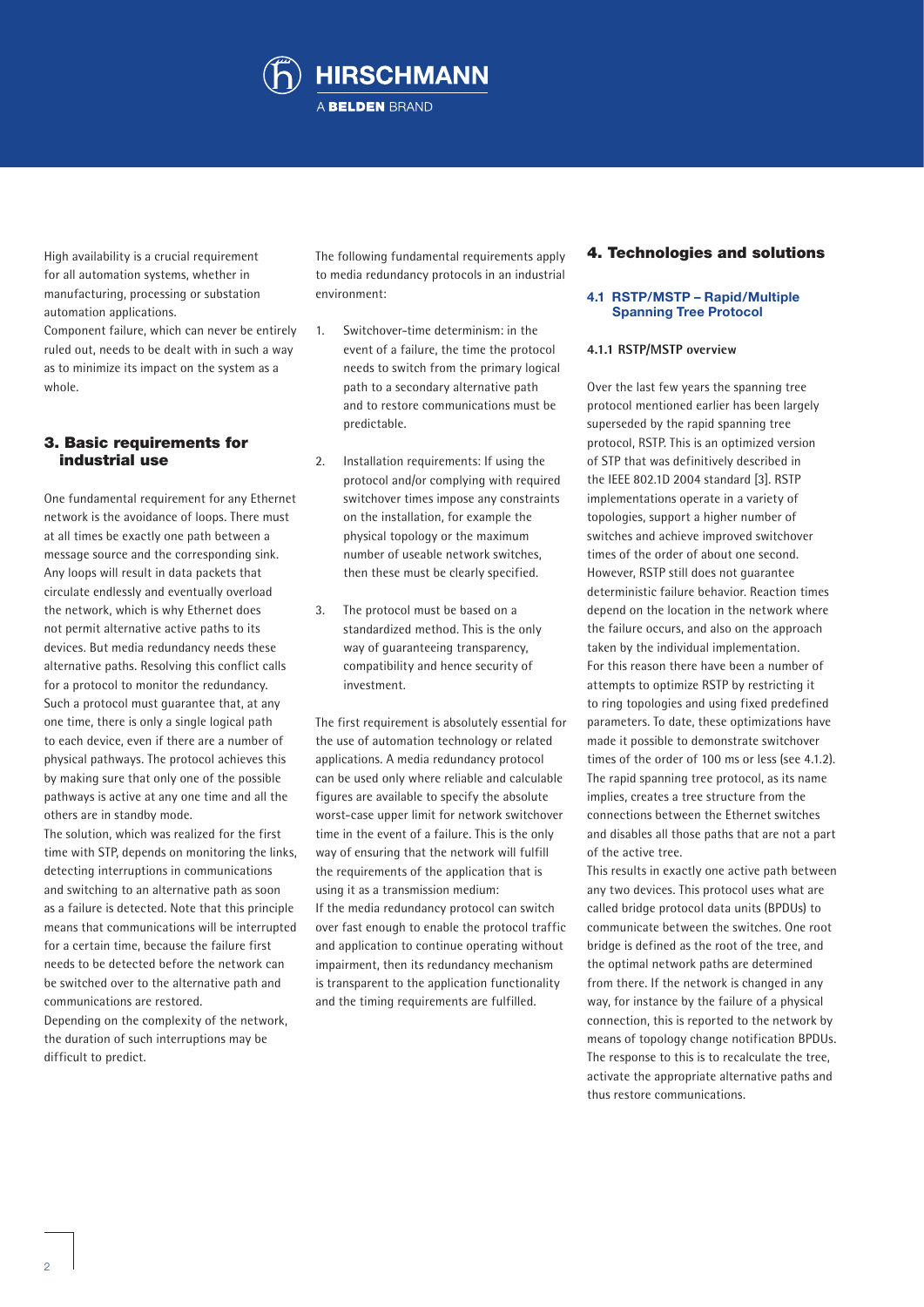MSTP [4] is a further development of RSTP and works on the same principle. However, while RSTP operates independently of virtual local area networks (VLANs), MSTP always operates within VLANs and therefore facilitates more flexible network structures, for instance in order to implement load balancing over a variety of VLANs and network paths. MSTP and RSTP are mutually compatible and can be used together in a single network structure.

#### **4.1.2 Use in ring structures**

If the topology is restricted to a ring, then it is possible to achieve deterministic and predictable switchover times with RSTP, provided the RSTP timing of the switches is known. The IEC 62439 1 standard contains a sample calculation that also demands additional protocol restrictions. For example, to prevent disruptive influences from outside the ring, the RSTP may not be configured on switchports other than ringports.

Since RSTP was not primarily developed for ring topologies its design does exhibit a number of disadvantages compared to the MRP described in section 4.2.

For network devices that support both MRP (with a parameter set of 200 ms or better) and RSTP, and have no installation requirements that prescribe specific protocols, MRP is preferable to RSTP.

It should also be noted that RSTP possesses built-in overload protection to prevent individual network segments from being overloaded by large numbers of event-driven BPDUs. In a worst-case situation this overload protection has the effect of greatly increasing the reconfiguration time caused by lost BPDUs, up to the order of seconds. This restriction is less apparent in ring structures because of the less flexible topology, but it may still occur. And it may happen quite frequently in meshed networks, particularly in the case of complex topologies with a high number of switches and media connections.

#### **4.1.3 Use in meshed networks**

One great strength of RSTP is its support for all kinds of meshed topologies. The resulting flexibility regarding the installation is a clear advantage over the stringent restrictions that are imposed by ring protocols such as MRP and ring installations.

However, this flexibility harbors one great disadvantage, namely the reconfiguration time, which for an interconnected network will depend – among other things – on the complexity of the network topology and the location in the network at which the failure occurred. Since RSTP, unlike MRP, is a decentralized protocol, it may also provoke highly unpredictable race conditions in the establishment of new communications paths, particularly when choosing a new root bridge. This gives rise to network reconfiguration times that can be estimated only very roughly, and this does restrict the use of RSTP, particularly in meshed networks.

In the case of meshed networks with very little complexity (such as ring networks with two or three additional loops or subrings), a detailed analysis can make it possible to determine upper limits, but these will always need to be worked out individually. Unlike with the protocols MRP, HSR and PRP, it is not possible to make a general statement.

One method of determining reconfiguration times on the basis of specific application scenarios was worked out by Hirschmann/ Belden in the course of the international standardization process for the next revision of the IEC 62439 1 standard.

#### **4.2 MRP – Media Redundancy Protocol**

One protocol that particularly addresses industrial applications is the media redundancy protocol, MRP. This protocol is described in the IEC 62439 2 standard, which is the industry standard for high-availability Ethernet networks. MRP is specified only for ring networks with up to 50 devices, and guarantees fully deterministic switchover behavior. Its absolute worst-case upper limit for switchover times in response to a failure are 500 ms, 200 ms, 30 ms or as low as 10 ms, depending on the chosen parameter set.

Typical switchover times for MRP vary between half and a quarter of these worst-case times. Thus, under typical network load conditions, an MRP ring that is configured for a 200 ms worst case will need between 50 ms and 60 ms to switch over from the primary to the secondary path; under typical conditions an MRP ring with a 10 ms switchover time will react correspondingly faster.

Every MRP node requires a switch with two ringports connected to the ring. Under MRP, one of these nodes functions as a media redundancy manager (MRM). The MRM monitors and controls the ring topology so that it can react to network failures. It does this by sending Ethernet redundancy test frames to one ringport and receiving them at the other, and vice versa. In a non-failure state, the MRM blocks all network traffic on one of its ringports, with the exception of MRP protocol traffic.

At a logical level, this converts the physical ring structure to a linear structure for ordinary network traffic, thus avoiding loops. If the MRM fails to receive its test frames, indicating a transmission failure in the ring –

for example because of a device failure or a defective media connection – then it will open the previously blocked stand-by ringport to normal protocol traffic.

All the devices will then be accessible via the secondary network path.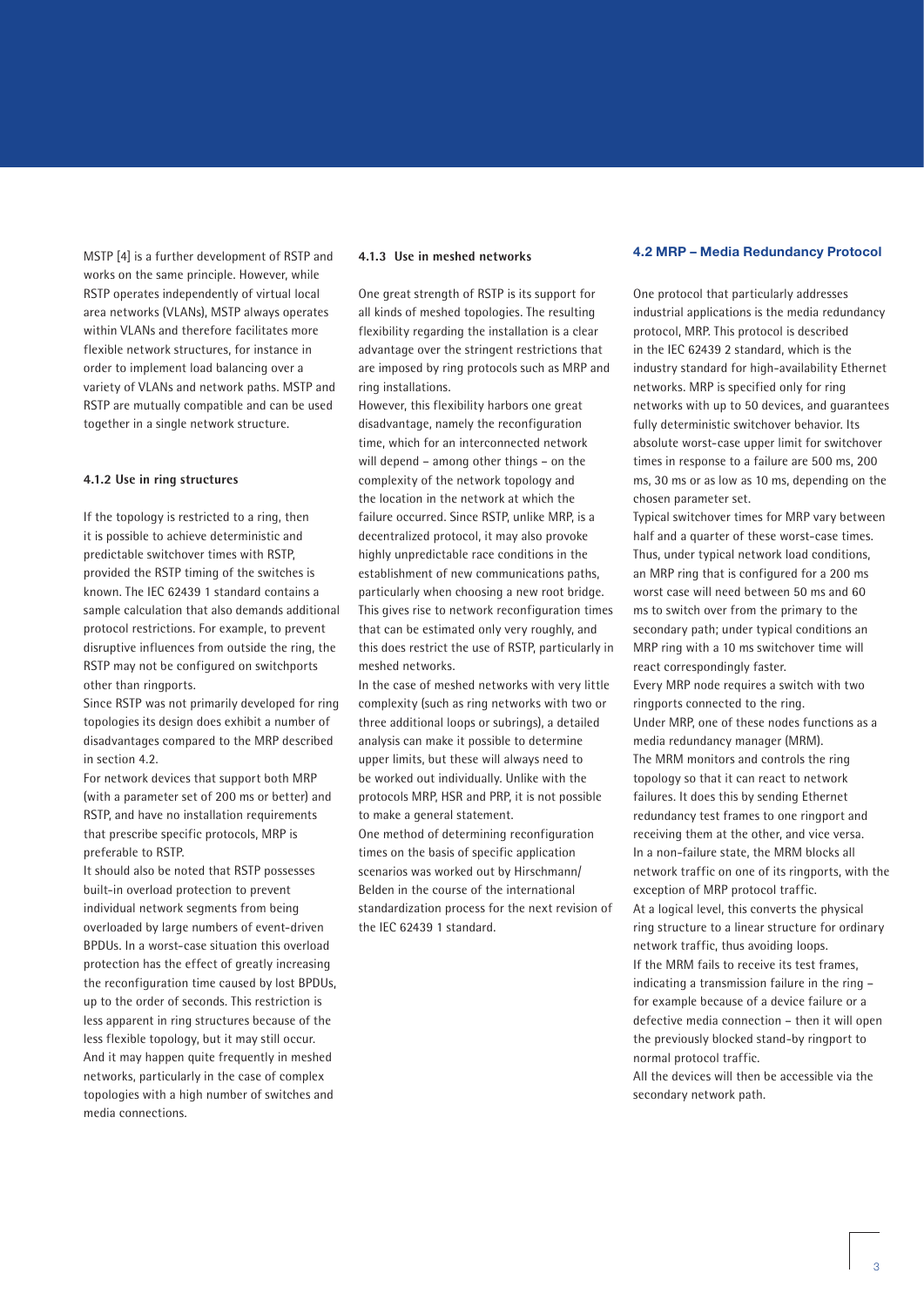



Figure 1-MRP ring

All the other nodes in the ring have the role of media redundancy clients (MRC).

An MRC conveys the redundancy test frames fed into the ring by the MRM from one ringport to the next.

It also reacts to any received reconfiguration frames (topology change) from the MRM, detects changes in the state of its port and reports this to the MRM. If such a state change report reaches the MRM before it has been able to detect the ring failure on the basis of missing test frames, then it uses the information received from the MRC to detect the failure. This ensures that the switchover in the MRM from primary to secondary network paths is always carried out within the shortest possible time.

This flexibility in the matter of switchover times and the distinction between the dedicated manager (MRM) and the resourceefficient clients (MRCs) enable the MRP ring to cover a very large number of practical requirements and be optimally configurable to suit them.

#### **4.3 PRP – Parallel Redundancy Protocol**

Although a fast MRP ring can now cover a very large number of requirements, there are still applications that cannot tolerate any switchover time at all.

To fulfill such requirements we need to take an entirely new approach to the question of guaranteed high availability.

The basis of this new approach to network redundancy is to have two independent active paths between two devices. The sender uses two independent network interfaces that transmit the same data simultaneously. The redundancy monitoring protocol then makes sure that the recipient uses only the first data packet and discards the second. If only one packet is received, the recipient knows that a failure has occurred on the other path. This principle is employed by the parallel redundancy protocol (PRP), which is described in the IEC 62439-3 standard. PRP uses two independent networks with any topology and is not limited to ring networks. The two independent parallel networks may be

MRP rings, RSTP networks and even networks

without any redundancy at all. The principal advantage of PRP is its interruption-free switchovers, which take no time at all to switch over in failure situations and thus offer the highest possible availability. Naturally this applies only provided both networks do not fail simultaneously.

PRP is implemented in the end devices, while the switches in the networks are standard switches with no knowledge of PRP. An end-device with PRP functionality is called a double attached node for PRP (DAN P) and has a connection to each of the two independent networks. These two networks may have the identical structure or may differ in their topology and/or performance.

A standard device with a single network interface (single attached node, SAN) can be connected directly to one of the two networks. Naturally, in this case, the device will have no redundant path available in the event of a failure. A SAN can alternatively be connected to a redundancy box (RedBox) that connects one or more SANs to both networks. SANs do not need to know anything about PRP, they can be standard devices.

In many applications only critical equipment will need a dual network interface and less vital devices can be connected as SANs, with or without a redundancy box.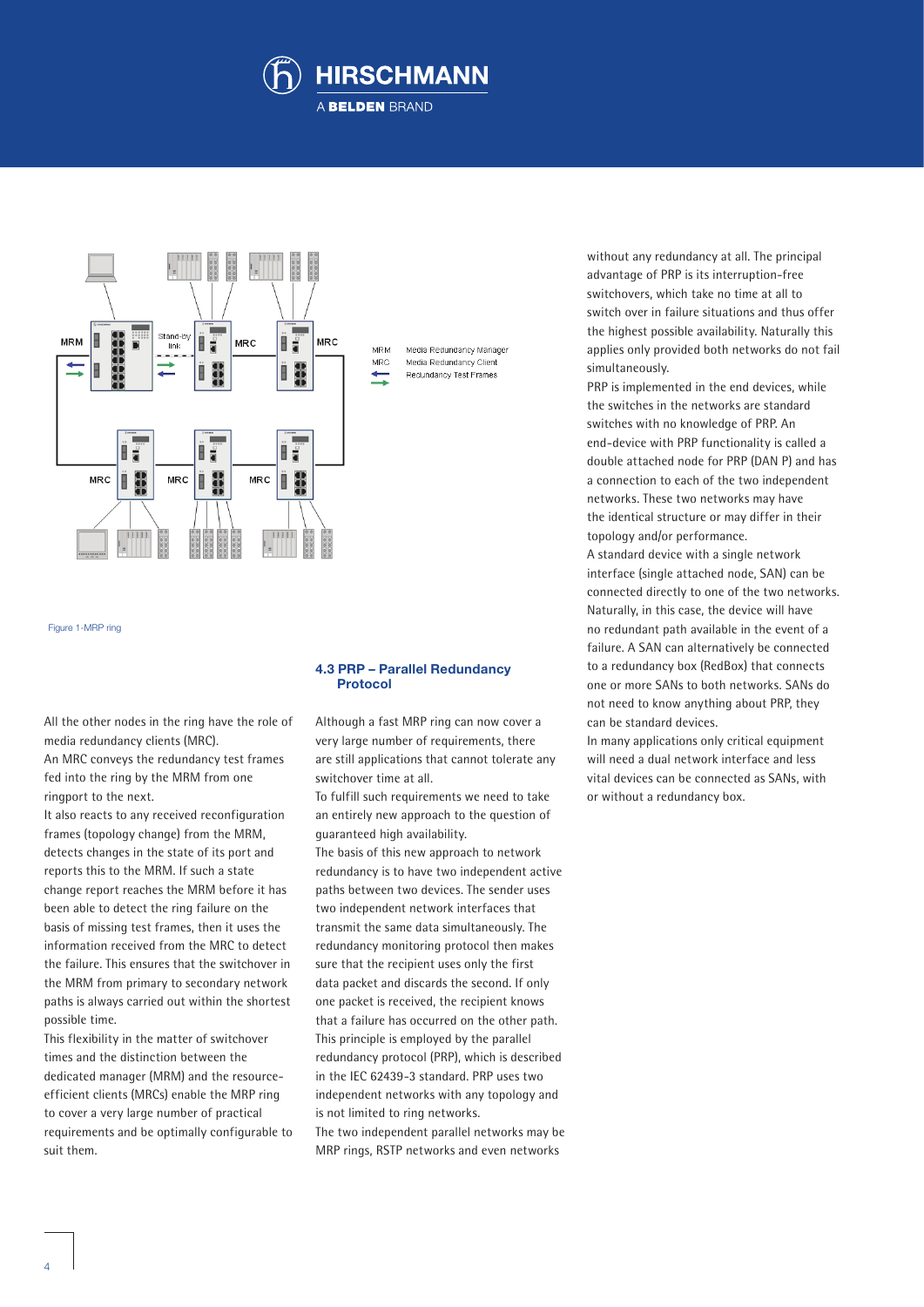

Figure 2 – Identical data packets are transmitted simultaneously to both networks

A DAN P implementation controls the redundancy and deals with duplicates. When the upper layers receive a packet for transmission, the PRP unit sends this frame to the network via both ports simultaneously. When these two frames traverse the two independent networks they will normally be subject to different delays on their way to the recipient. At their destination the PRP unit passes the first packet to arrive to the upper layers, i.e. to the application, and discards the second one. The interface to the application is thus identical to any other Ethernet network interface.

The redundancy box implements the PRP protocol for all the attached SANs and thus operates as a kind of redundancy proxy for all types of standard equipment.

Duplicates are recognized by means of the redundancy control trailers (RCT) introduced into each frame by a PRP connection or RedBox. In addition to a network identifier (LAN A or B) and the length of the user data contained in the frame, these 32-bit identification fields also contain a sequence number that is incremented for each frame sent by a node. A RedBox or DAN P connection can thus recognize duplicates, and if necessary discard them, on the basis of the clearly identifiable features contained in each frame (physical MAC source address and sequence number).

Since the RCT is inserted at the end of the frame (see Figure 3), all the protocol traffic can still be read by SANs, which interpret the RCT merely as additional padding with no significance. This means that a SAN that is connected to a PRP network directly, i.e. without a RedBox, is able to communicate with all the DAN Ps and with any SANs in the same network (either A or B). It lacks only connections to the nodes of the other network, because a DAN P does not pass any frames from one LAN to the other one. PRP switchover times fulfill the very highest demands, and it is also extremely flexible as regards network structure and possible topologies, but it does always need twice the installed infrastructure of switches and other network components.



Figure 3 – PRP frame format with no VLAN tag (extract from IEC 62439 3)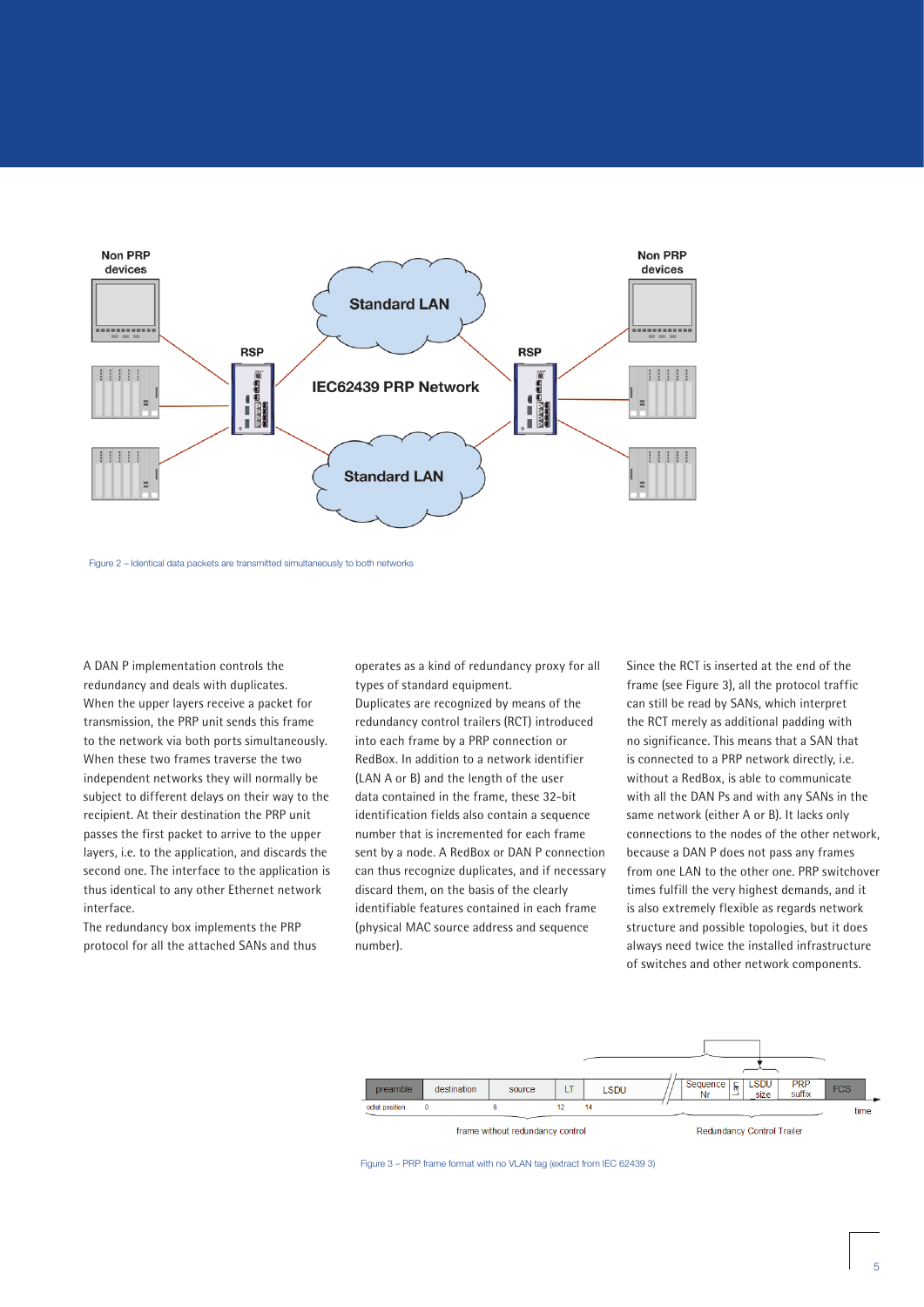

#### **4.4 HSR – High Availability Seamless Redundancy**

High availability seamless redundancy (HSR) is a further development of the PRP approach, although HSR functions primarily as a protocol for creating media redundancy while PRP, as described in the previous section, creates network redundancy. PRP and HSR are both described in the IEC 62439 3 standard. Unlike PRP, HSR is primarily designed for use in (redundantly coupled) ring topologies. Like PRP, it uses two network ports, but unlike PRP a HSR connection incorporates a DAN H (double attached node for HSR) that connects the two interfaces to form a ring (see Figure 4). A frame from the application is given an HSR tag by the HSR connection.

Like the PRP RCT, this contains the length of the user data, the port that transmitted it and the sequence number of the frame.

However, unlike PRP, the HSR header is used to encapsulate the Ethernet frame (see Figure 5). This has the advantage that duplicates of all frames are recognized in all devices as soon as the HSR header has been received. There is no need to wait for the whole frame and its RCT to be received before a duplicate can be recognized as such. This means that, similarly to cutthrough switching, individual HSR

connections and RedBoxes can begin forwarding the frame to the second ringport as soon as its HSR header has been completely received and duplicate recognition carried out. Each HSR node takes from the network all frames that are addressed only to it and forwards them to the application. Multicast and broadcast messages are forwarded by every node in the ring and are also passed to the application.

In order to prevent multicast and broadcast frames from circulating for ever, the node that initially placed the multicast or broadcast frame on the ring will remove it as soon as it has completed one cycle (see HSR data flow in Figure 4).



Figure 4 – Duplicate data packets are transmitted simultaneously in both directions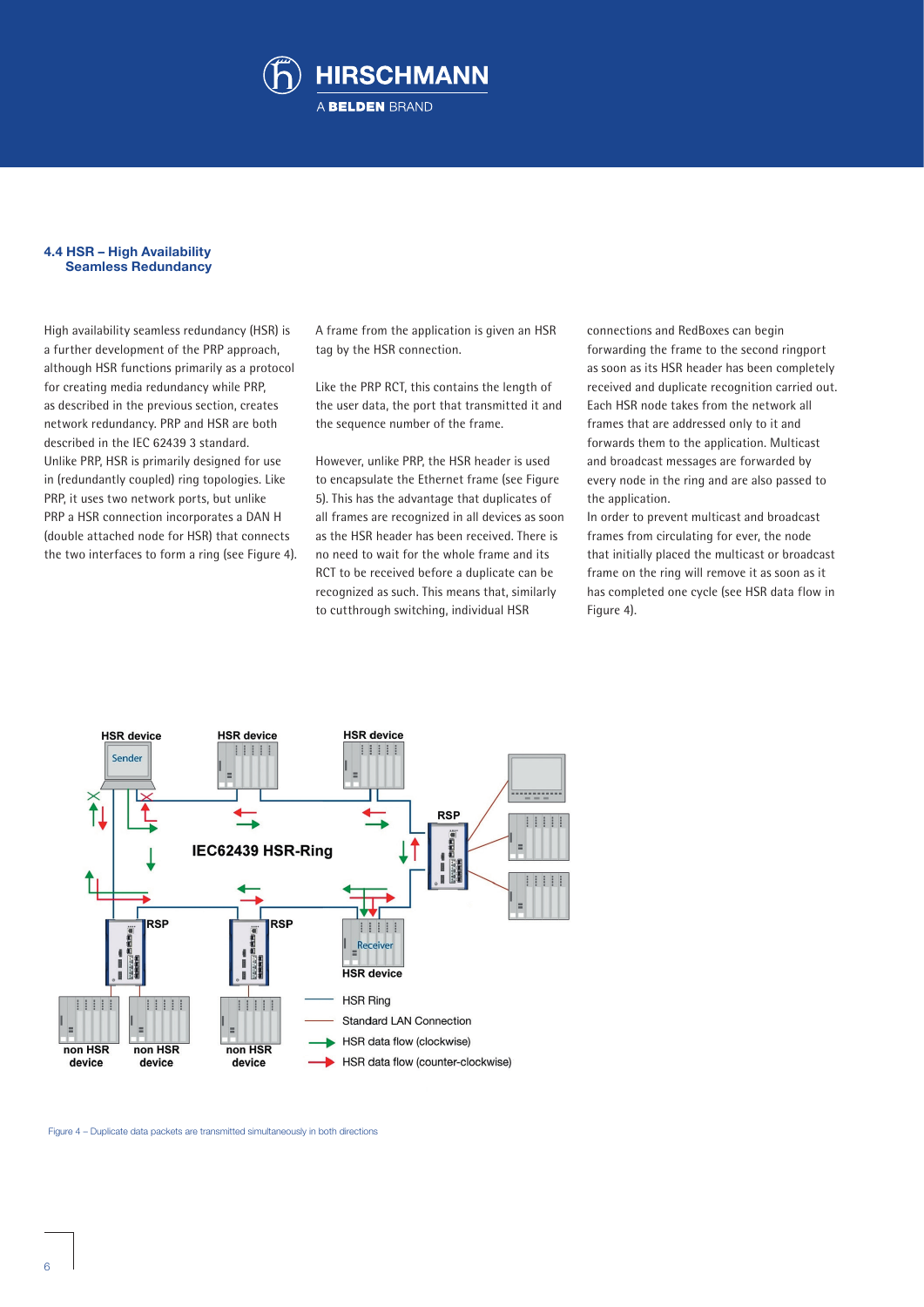

Figure 5 – HSR frame format with no VLAN tag (extract from IEC 62439 3)

In contrast to PRP, it is not possible to integrate SAN nodes directly into an HSR network without breaking the ring: a SAN lacks the second network interface necessary for a closed ring. This is one reason why SANs can be connected to HSR networks only via redundancy boxes. The second reason is the encapsulation of the network traffic on the ring effected by the HSR header. Unlike with PRP, this prevents ordinary network nodes from participating in the HSR traffic. While SAN nodes interpret the PRP RCTs as padding, this is not possible for the HSR tag: its position in the frame means that it is always interpreted as valid layer 2 frame information, and this prevents SAN nodes from correctly reading out the frame's user data.

Because some HSR devices may need to communicate with a management station or notebook for purposes of configuration and diagnostics, HSR connections will temporarily accept devices that transmit standard Ethernet frames, even on ringports. In this case the HSR connections communicate without HSR header encapsulation, although this traffic is not passed to the HSR network – it merely provides bidirectional communications between the configuring management station on an HSR port and the HSR device.

Normal HSR communications is not restarted until the ring has been closed. Couplings between two HSR rings are always implemented by means of two ring coupling elements, known as QuadBoxes. These facilitate a coupling between two HSR with no single point of failure (see Figure 6)

As regards switchover times, HSR behaves just like PRP: by sending duplicate frames from both the ports of an HSR connection, in the event of a failure one frame will still be transmitted via whichever network path is still intact.

This means that the redundancy again functions with zero switchover time and, unlike PRP, does not require two parallel networks.

An HSR network, however, always has the form of a ring, or a structure of coupled rings, which means that it is less flexible than PRP at the installation stage.

The duplicate transmission of frames in both directions also means that effectively only 50% of the network bandwidth is available for data traffic.



Figure 6 – Coupled HSR rings (extract from IEC 62439 3)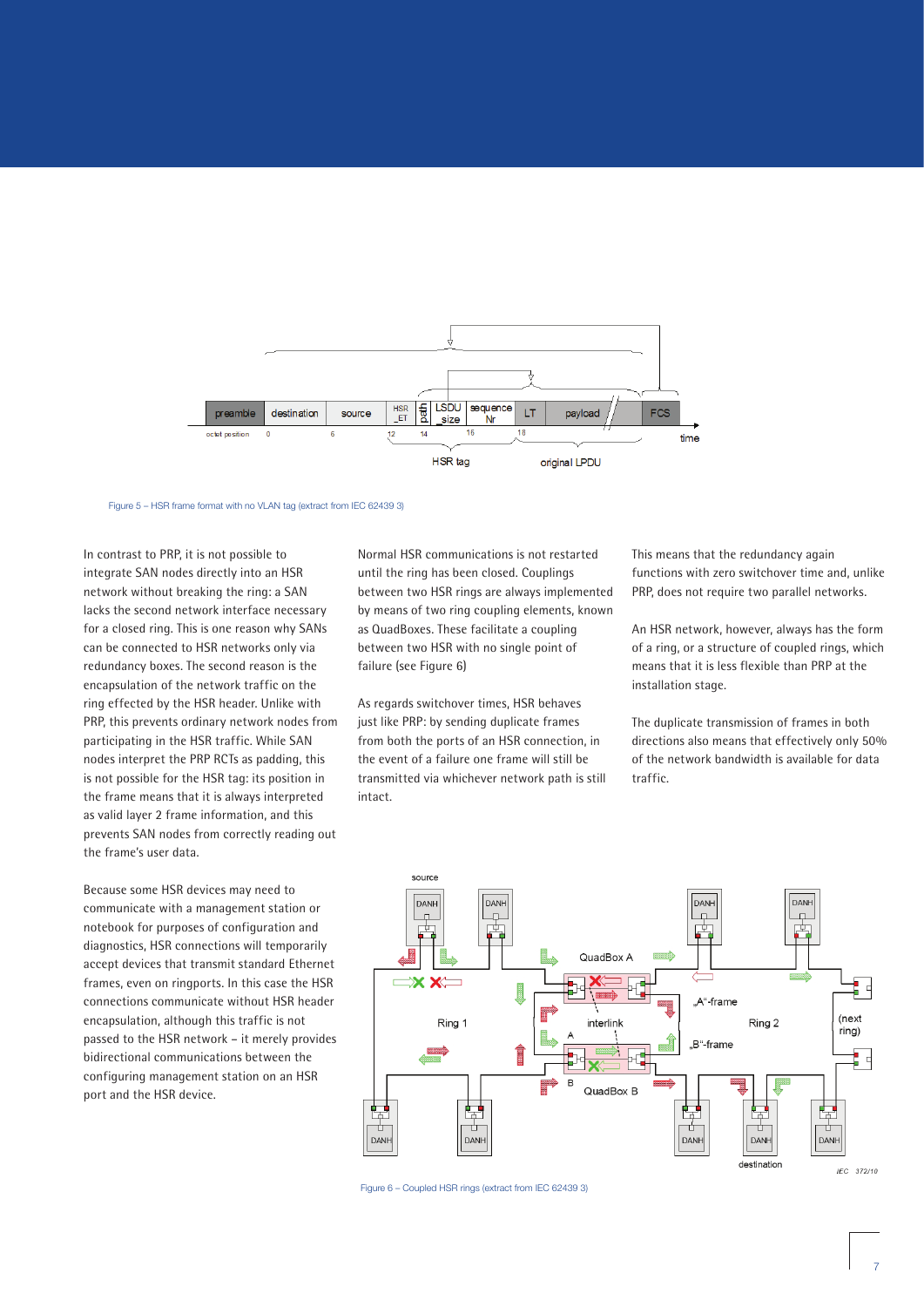

# 5. Summary

In practice, there is no perfect network topology nor perfect media redundancy protocol that precisely covers all applications and requirements.

The right choice of topology and protocol will always depend on additional factors, such as the physical installation requirements and/ or the switchover times demanded by the application.

As an overview, the following table summarizes the protocols and principal parameters of the redundancy technologies covered in this white paper.

The current state of Ethernet technology is well able to fulfill the requirements of the most demanding applications. Provided the correct technology is identified during the planning phase of a communications network it is possible to minimize project risks at an early stage. This white paper constitutes an initial step towards identifying the most suitable technology. For additional discussions, service and advice please contact the consulting team at Belden's HiCom Center, who will be glad to assist you with advice and support in order to create a tailored solution for your individual needs [5].

| <b>Protocol</b>         | <b>Topology</b> | <b>Max.</b> devices | <b>Worst-case reconfiguration time</b>                                   | Normal-case reconfiguration time                                                                                                  |
|-------------------------|-----------------|---------------------|--------------------------------------------------------------------------|-----------------------------------------------------------------------------------------------------------------------------------|
| RSTP (IEEE 802.1D-2004) | Ring            | 40                  | Over 2s for loss of more than one BPDU                                   | Depends on the RSTP implementation and the number<br>of switches in the ring. Typically between 100ms and<br>200ms for 40 devices |
| RSTP (IEEE 802.1D-2004) | Any             | Any                 | >2s for loss of more than one BPDU                                       | Difficult to estimate, calls for detailed analysis of the<br>individual network.                                                  |
| MRP (IEC 62439-2)       | Ring            | 50                  | 500ms, 200ms, 30ms, 10ms (depen-<br>ding on the supported parameter set) | Ca. 200ms, 60ms, 15ms, <10ms (depending on the sup-<br>ported parameter set)                                                      |
| PRP (IEC 62439-3)       | Double, any     | Any                 | 0 <sub>ms</sub>                                                          | 0 <sub>ms</sub>                                                                                                                   |
| HSR (IEC 62439-3)       | (coupled) rings | 512                 | 0 <sub>ms</sub>                                                          | 0 <sub>ms</sub>                                                                                                                   |

# 6. References

- [1] Hubert Kirrmann Fault tolerant computing in industrial automation (http://lamspeople.epfl.ch/kirrmann/Pubs/FT\_Tutorial\_HK\_050418.pdf)
- [2] IEEE 802.1AX-2008 (http://standards.ieee.org/getieee802/download/802.1AX-2008.pdf)
- [3] IEEE 802.1D-2004 (http://standards.ieee.org/getieee802/download/802.1D-2004.pdf)
- [4] IEEE 802.1Q-2005/cor1-2008 (http://standards.ieee.org/getieee802/download/802.1Q-2005\_Cor1-2008.pdf)
- [5] Hirschmann Service und Support(http://www.beldensolutions.com/de/Service/index.phtml)